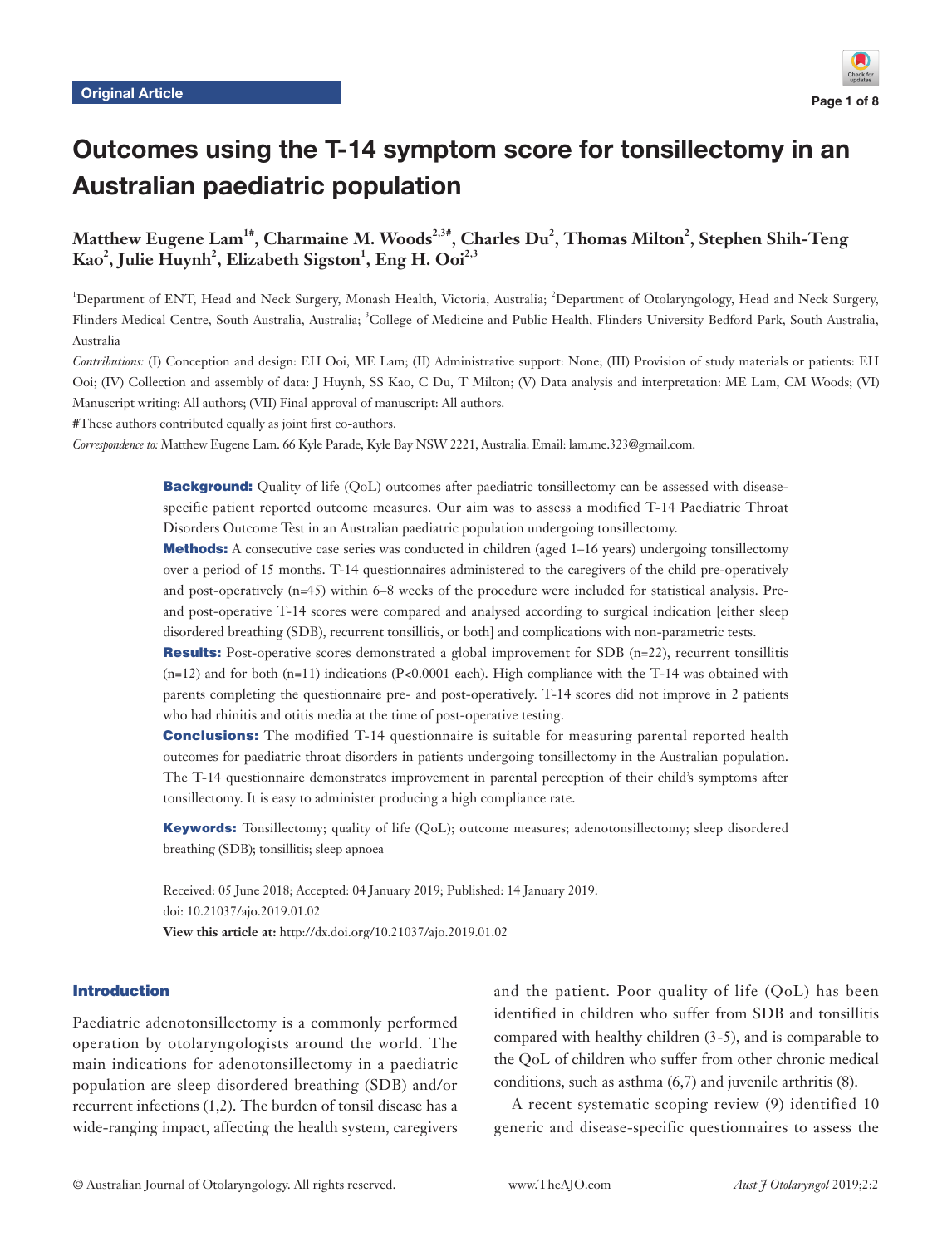QoL outcomes of tonsillectomy, including the Paediatric Quality of Life Inventory (PedsQL), Obstructive Sleep Apnoea-18 (OSA-18) and Paediatric Throat Disorders Outcome Test (T-14). The PedsQL (10) is a generic health status questionnaire that is widely used in children aged 2–18 that gives a summary of physical functioning and psychosocial health. However, it is not specific to tonsillectomy nor its indications. The OSA-18 (8,11) is disease-specific to SDB, but does not account for recurrent infections and their associated morbidity.

These questionnaires are examples of validated instruments that rely on patient reported outcome measures (PROMs). PROMs have been increasingly utilised for assessing outcomes after surgical procedures in the field of otolaryngology (12,13). They provide an alternate perspective on the effectiveness of procedures compared with traditional surgical outcomes. Given their focus on the patient, they are a useful method of assessing QoL while allowing patients to provide feedback in the course of their care. Parental perception of their child's symptoms and QoL can be used as a surrogate for "paediatric PROMs".

The T-14 Paediatric Throat Disorders Outcome Test is a valid, sensitive, and reliable parent-reported outcome measure for paediatric throat disorders. It was developed by a panel of surgeons from the Clinical Audit and Practice Advisory Group of ENT-UK for children with throat disorders and is applicable for children with throat disorders causing SDB or recurrent tonsillitis (14). It was based on the Tonsil and Adenoid Health Status Instrument (15). Subsequent review during the development of the T-14 reduced the item number to 14. In the final version of the T-14, 6 questions pertain to symptoms of 'Obstruction', while the other 8 questions are relevant to 'Infection'.

The T-14 has been applied in numerous studies in England and Ireland (14,16-20) to demonstrate the importance of measuring patient reported outcomes with tonsillectomy, but it has not been used outside the UK. We aimed to apply the questionnaire in a paediatric Australian patient population undergoing adenotonsillectomy or tonsillectomy for SDB or recurrent tonsillitis to evaluate the effectiveness of the T-14 Paediatric Throat Disorders Outcome Test as a tool to measure health care outcomes in this group of patients.

### **Methods**

# *Study design and ethical considerations*

Ethics approval was provided by the Southern Adelaide

Clinical Human Research Ethics Committee (Project number 123.17). A consecutive case series was performed in South Australian patients (age 1–16 years) recruited from both public and private clinics under the supervision of the senior lead author (EHO) over a period of 15 months from November 2016 to October 2017. Administration of the T-14 questionnaire to caregivers presenting with their child for consultation in the ENT clinic for their child's throat disorder (SDB and/or recurrent tonsillitis) is a routine process. Post-operative complications such as haemorrhage are recorded as part of the ENT surgery department's routine audit and included in this study. Routine follow up questionnaires were administered 6–8 weeks postoperatively to the caregiver presenting with their child at clinic, or via a telephone call.

#### *T-14 questionnaire*

Separate questionnaire forms were prepared for pre-surgery and post-surgery data collection (*Figures 1* and *2*). Minor modifications were made to the published T-14 text (14) after receiving feedback from Australian parents during a pilot study (unpublished). Question 10 was simplified from "phone calls to GP and NHS direct" to "phone calls to GP", as NHS referred to the UK National Health Service and is not relevant in the Australian healthcare setting. Additionally, for the post-operative questionnaire, caregivers were asked to rate the symptoms within a timeframe of the last 4 weeks, instead of the last 6 months. This decision was made to provide investigators with earlier and more contemporaneous information at least 6 weeks post-operatively as their child would have recovered from their surgery. In addition to the T-14 questionnaire, extra rows allowed caregivers to input their own observations not covered by the questionnaire. For scoring, each T-14 question was attributed a score of 0–5 as in the original test (14), with 0 defined as not causing any problems up to 5 being the problem was as bad is it could be.

#### *Statistical analysis*

All patient data was de-identified using patient unit record (UR) numbers to correlate clinical information during statistical analysis. Results were collated with Microsoft Excel<sup>TM</sup> (Microsoft Corporation, WA, USA). All patients were de-identified using a reference number and date of birth to match procedures, post-operative complications, and T-14 scores. Scores were recorded for individual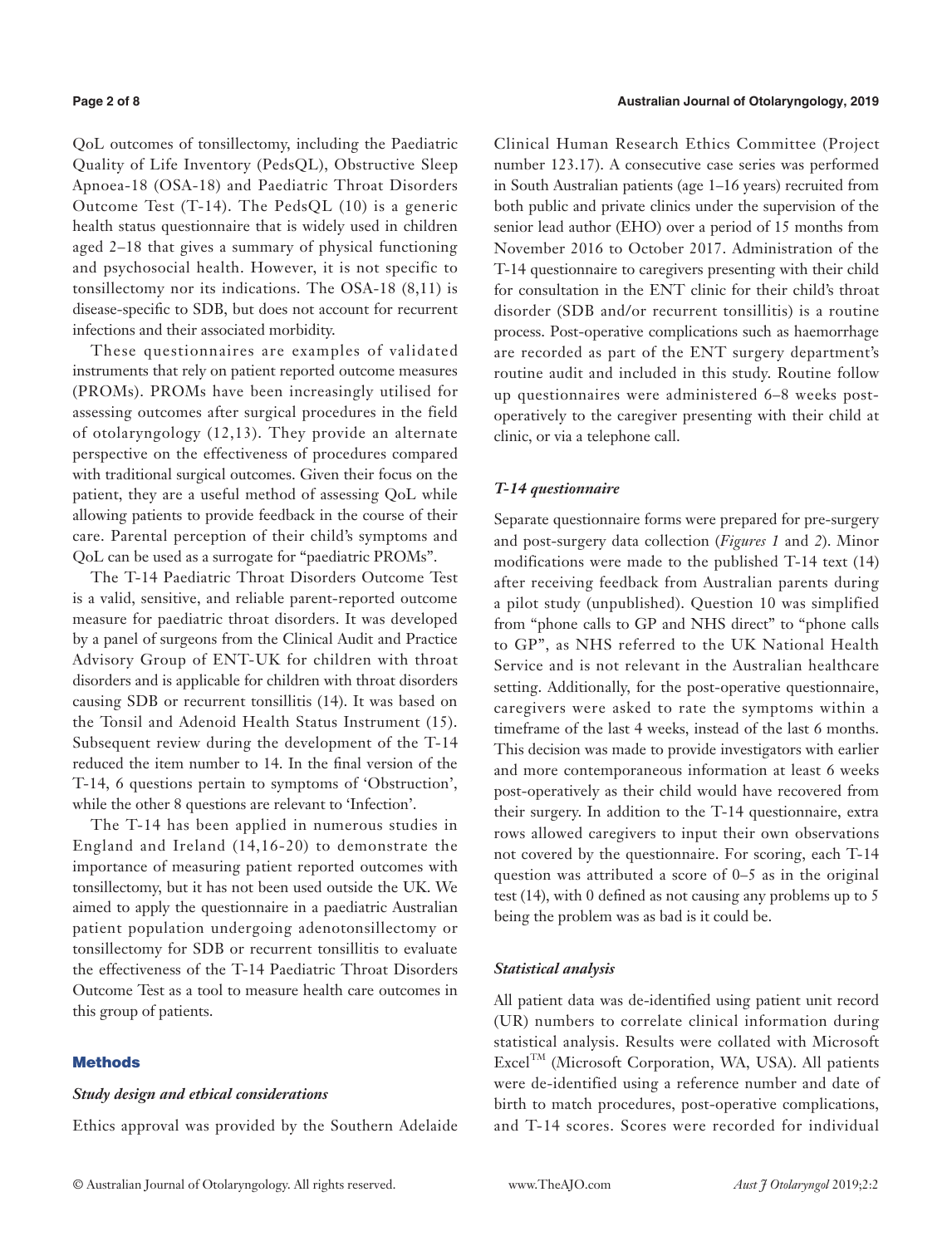#### **Australian Journal of Otolaryngology, 2019 Page 3 of 8**

| <u>onod</u> over the last officially for your ormal product rate<br>item on how 'bad' it is by circling the number that corresponds with how you feel using this scale: |              |                      |                           |                     |                   |                                |  |
|-------------------------------------------------------------------------------------------------------------------------------------------------------------------------|--------------|----------------------|---------------------------|---------------------|-------------------|--------------------------------|--|
|                                                                                                                                                                         | No problem   | Very mild<br>problem | Mild or slight<br>problem | Moderate<br>problem | Severe<br>problem | Problem as bad<br>as it can be |  |
| 1. Snoring loudly during sleep                                                                                                                                          | 0            | $\mathbf{1}$         | $\overline{2}$            | 3                   | $\overline{4}$    | 5                              |  |
| 2. Irregular or stopped breathing (apnoea) during<br>sleep                                                                                                              | $\mathsf{O}$ | $\mathbf{1}$         | $\overline{2}$            | 3                   | $\overline{4}$    | 5                              |  |
| 3. Daytime sleepiness                                                                                                                                                   | 0            | $\mathbf{1}$         | $\overline{2}$            | 3                   | $\overline{4}$    | 5                              |  |
| 4. Noisy breathing during the day                                                                                                                                       | 0            | $\mathbf{1}$         | $\overline{2}$            | 3                   | $\overline{4}$    | 5                              |  |
| 5. Breathing through the mouth during the day                                                                                                                           | 0            | $\mathbf{1}$         | $\overline{2}$            | 3                   | $\overline{4}$    | 5                              |  |
| 6. Problems with poor appetite or poor eating<br>habits (choking on food etc.)                                                                                          | 0            | $\mathbf{1}$         | $\overline{c}$            | 3                   | $\overline{4}$    | 5                              |  |
| 7. Frequent earache or ear infections                                                                                                                                   | 0            | $\mathbf{1}$         | $\overline{2}$            | 3                   | $\overline{4}$    | 5                              |  |
| 8. Repeated short term throat infections that last<br>less than 2 weeks                                                                                                 | 0            | $\mathbf{1}$         | $\overline{c}$            | 3                   | $\overline{4}$    | 5                              |  |
| 9. Constant or chronic throat infections that last<br>more than 2 weeks                                                                                                 | 0            | $\mathbf{1}$         | $\overline{2}$            | 3                   | $\overline{4}$    | 5                              |  |
| 10. Many phone calls to the GP                                                                                                                                          | 0            | $\mathbf{1}$         | $\overline{2}$            | 3                   | $\overline{4}$    | 5                              |  |
| 11. Many visits to the family doctor or an<br>Emergency department                                                                                                      | 0            | $\mathbf{1}$         | $\overline{c}$            | 3                   | $\overline{4}$    | 5                              |  |
| 12. Taking antibiotics over & over for less than<br>2 weeks at a time                                                                                                   | 0            | $\mathbf{1}$         | $\overline{c}$            | 3                   | $\overline{4}$    | 5                              |  |
| 13. Taking antibiotics for more than 2 weeks<br>straight                                                                                                                | 0            | $\mathbf{1}$         | $\overline{2}$            | 3                   | $\overline{4}$    | 5                              |  |
| 14. Missing school days due to sore throats                                                                                                                             | $\Omega$     | $\mathbf{1}$         | $\overline{2}$            | 3                   | $\overline{4}$    | 5                              |  |
| TOTAL:                                                                                                                                                                  |              |                      |                           |                     |                   |                                |  |
| Please enter any further important symptoms that occur as a result of your child's throat problems that we have missed from the list above and give each a<br>rating:   |              |                      |                           |                     |                   |                                |  |
|                                                                                                                                                                         | 0            | 1                    | 2                         | 3                   | $\overline{4}$    | 5                              |  |
|                                                                                                                                                                         | $\Omega$     | $\mathbf{1}$         | $\overline{2}$            | 3                   | $\overline{4}$    | 5                              |  |
|                                                                                                                                                                         | 0            | $\mathbf{1}$         | $\overline{2}$            | 3                   | $\overline{4}$    | 5                              |  |
| <b>TOTAL:</b>                                                                                                                                                           |              |                      |                           |                     |                   |                                |  |
| <b>GRAND TOTAL</b>                                                                                                                                                      |              |                      |                           |                     |                   |                                |  |

Considering how severe the problem is when your child experiences it & how often it has happened over the last 6 months for your child, please rate each

**Figure 1** Pre-surgery T-14 questionnaire (Flinders modification).

questions to provide total scores and divided into section scores for 'Obstruction' (questions 1–6) and 'Infection' (questions 7–14) (14). Statistical analysis utilized nonparametric tests (IBM SPSS Statistics 22, New York, USA) with graphs prepared in Prism  $7.0^{TM}$  (GraphPad Software, Inc, La Jolla, CA, USA).

# **Results**

All caregivers were able to complete a pre- and postoperative questionnaire. Of the 63 patients who were consented for this study, 45 patients had their postsurgery T-14 questionnaires administered within the 6–8 week post-operative period. The remaining 18 were administered either after this period (n=17) or earlier than 6 weeks (n=1) and therefore excluded from this study. Of the 45 patients, the median age was 6 (IQR, 3.17–8.50; range, 1.67–15.67) years. The reported indication for surgery was SDB (n=22), recurrent tonsillitis (n=12), or SDB + tonsillitis (n=11). Surgical procedures included adenotonsillectomy (n=40), tonsillectomy (n=3), subtotal adenotonsillectomy or tonsillectomy (n=2). A proportion also had grommet insertion (n=9). A variety of surgical tonsillectomy techniques were utilised including coblation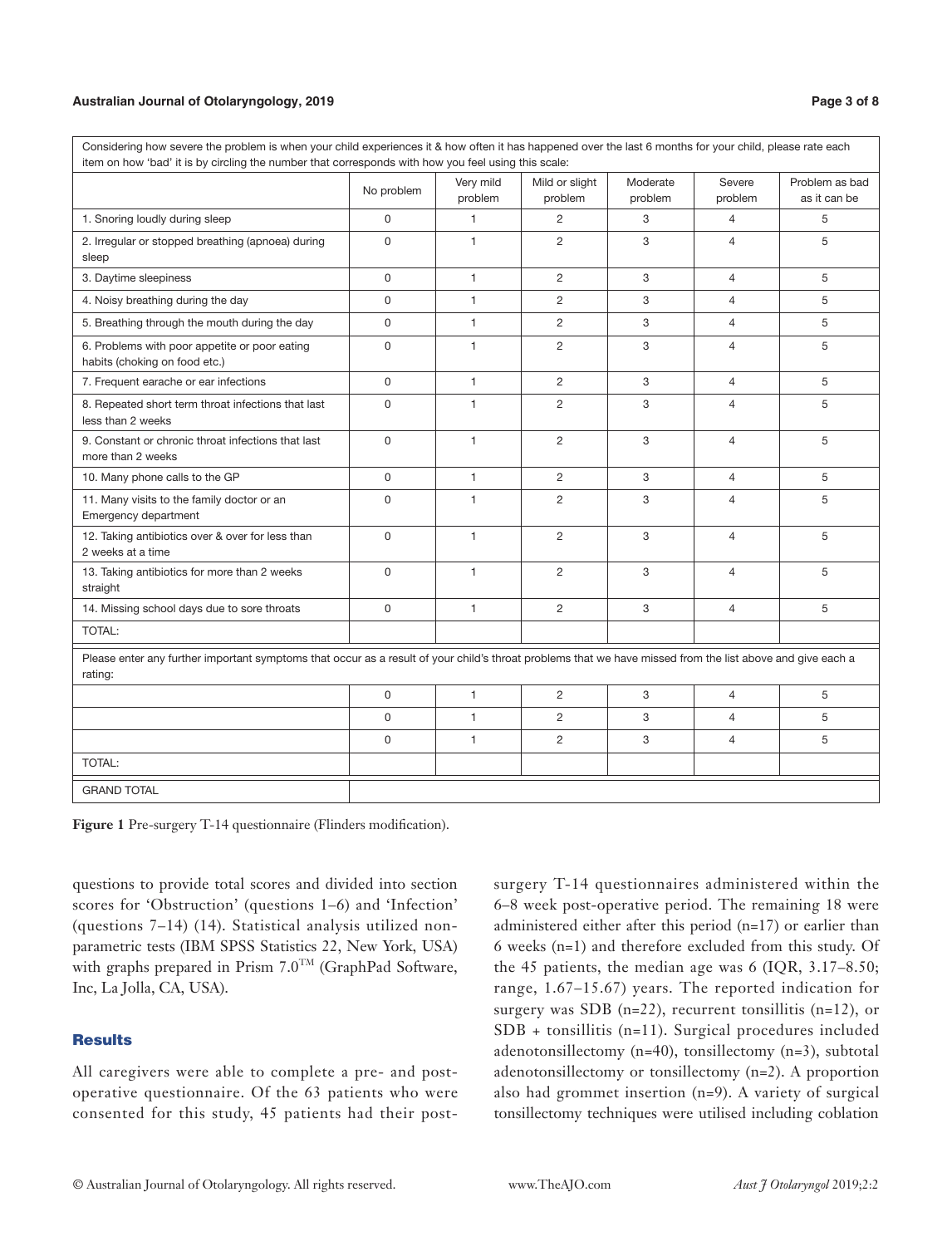# **Page 4 of 8 Australian Journal of Otolaryngology, 2019**

| Considering how severe the problem is when your child experiences it & how often it has happened over the last 4 weeks for your child, please rate each item<br>below on how 'bad' it is by circling the number that corresponds with how you feel using this scale: |             |                      |                           |                     |                   |                                |  |
|----------------------------------------------------------------------------------------------------------------------------------------------------------------------------------------------------------------------------------------------------------------------|-------------|----------------------|---------------------------|---------------------|-------------------|--------------------------------|--|
|                                                                                                                                                                                                                                                                      | No problem  | Very mild<br>problem | Mild or slight<br>problem | Moderate<br>problem | Severe<br>problem | Problem as bad<br>as it can be |  |
| 1. Snoring loudly during sleep                                                                                                                                                                                                                                       | $\mathbf 0$ | 1                    | $\overline{c}$            | 3                   | 4                 | 5                              |  |
| 2. Irregular or stopped breathing (apnoea) during<br>sleep                                                                                                                                                                                                           | $\Omega$    | $\mathbf{1}$         | $\overline{2}$            | 3                   | $\overline{4}$    | 5                              |  |
| 3. Daytime sleepiness                                                                                                                                                                                                                                                | $\Omega$    | $\mathbf{1}$         | 2                         | 3                   | $\overline{4}$    | 5                              |  |
| 4. Noisy breathing during the day                                                                                                                                                                                                                                    | $\mathbf 0$ | $\mathbf{1}$         | $\overline{c}$            | 3                   | $\overline{4}$    | 5                              |  |
| 5. Breathing through the mouth during the day                                                                                                                                                                                                                        | $\mathbf 0$ | $\mathbf{1}$         | $\overline{2}$            | 3                   | $\overline{4}$    | 5                              |  |
| 6. Problems with poor appetite or poor eating<br>habits (choking on food etc.)                                                                                                                                                                                       | $\mathbf 0$ | $\mathbf{1}$         | $\overline{2}$            | 3                   | $\overline{4}$    | 5                              |  |
| 7. Frequent earache or ear infections                                                                                                                                                                                                                                | $\mathsf 0$ | 1                    | $\overline{2}$            | 3                   | $\overline{4}$    | 5                              |  |
| 8. Repeated short term throat infections that last<br>less than 2 weeks                                                                                                                                                                                              | $\mathbf 0$ | 1                    | $\overline{2}$            | 3                   | $\overline{4}$    | 5                              |  |
| 9. Constant or chronic throat infections that last<br>more than 2 weeks                                                                                                                                                                                              | $\mathsf 0$ | 1                    | $\overline{2}$            | 3                   | $\overline{4}$    | 5                              |  |
| 10. Many phone calls to the GP                                                                                                                                                                                                                                       | $\mathsf 0$ | $\mathbf{1}$         | $\overline{2}$            | 3                   | $\overline{4}$    | 5                              |  |
| 11. Many visits to the family doctor or an<br>Emergency department                                                                                                                                                                                                   | $\mathbf 0$ | $\mathbf{1}$         | $\overline{2}$            | 3                   | $\overline{4}$    | 5                              |  |
| 12. Taking antibiotics over & over for less than<br>2 weeks at a time                                                                                                                                                                                                | $\Omega$    | $\mathbf{1}$         | $\overline{2}$            | 3                   | $\overline{4}$    | 5                              |  |
| 13. Taking antibiotics for more than 2 weeks<br>straight                                                                                                                                                                                                             | $\Omega$    | 1                    | $\overline{2}$            | 3                   | $\overline{4}$    | 5                              |  |
| 14. Missing school days due to sore throats                                                                                                                                                                                                                          | $\mathbf 0$ | $\mathbf{1}$         | $\overline{2}$            | 3                   | $\overline{4}$    | 5                              |  |
| TOTAL:                                                                                                                                                                                                                                                               |             |                      |                           |                     |                   |                                |  |
| Please enter any further important symptoms that occur as a result of your child's throat problems that we have missed from the list above and give each a<br>rating:                                                                                                |             |                      |                           |                     |                   |                                |  |
|                                                                                                                                                                                                                                                                      | $\mathbf 0$ | $\mathbf{1}$         | $\overline{2}$            | 3                   | $\overline{4}$    | 5                              |  |
|                                                                                                                                                                                                                                                                      | $\mathbf 0$ | $\mathbf{1}$         | $\overline{2}$            | 3                   | $\overline{4}$    | 5                              |  |
|                                                                                                                                                                                                                                                                      | $\mathbf 0$ | $\mathbf{1}$         | $\overline{2}$            | 3                   | $\overline{4}$    | 5                              |  |
| <b>TOTAL:</b>                                                                                                                                                                                                                                                        |             |                      |                           |                     |                   |                                |  |
| <b>GRAND TOTAL</b>                                                                                                                                                                                                                                                   |             |                      |                           |                     |                   |                                |  |

**Figure 2** Post-surgery T-14 questionnaire (Flinders modification).

 $(n=17)$ , Bizact  $(n=14)$ , cold steel  $(n=13)$  and monopolar  $(n=1)$ . Haemorrhage occurred in 2.2% of cases (1/45) following a coblation procedure in a 3-year-old child. It occurred on post-operative day 5 and was classed as grade A2 by the Stammberger Classification Criteria (21), not requiring any intervention.

T-14 questionnaire responses were collected prior to surgery (median, 3.14 weeks; IQR, 0–8.57) reflecting the child's health status during the previous 6 months. Postoperative questionnaire responses were obtained 6–8 weeks following surgery (median, 6.14 weeks; IQR, 6.00–7.29) reflecting the child's health status during the previous 4 weeks (i.e., a 4-week period following a minimum of 2 weeks recovery time after surgery). T-14 total and subdomain scores are presented in *Table 1* for each presenting indication. The pre-operative Infection sub-domain scores were lower in children presenting with SDB compared to those presenting with tonsillitis or SDB + tonsillitis (KW  $P=0.017$ ).

Post-operative T-14 scores were significantly decreased for the total score, as well as each sub-domain score (total, P=0.000; obstruction domain, P=0.000; infection domain,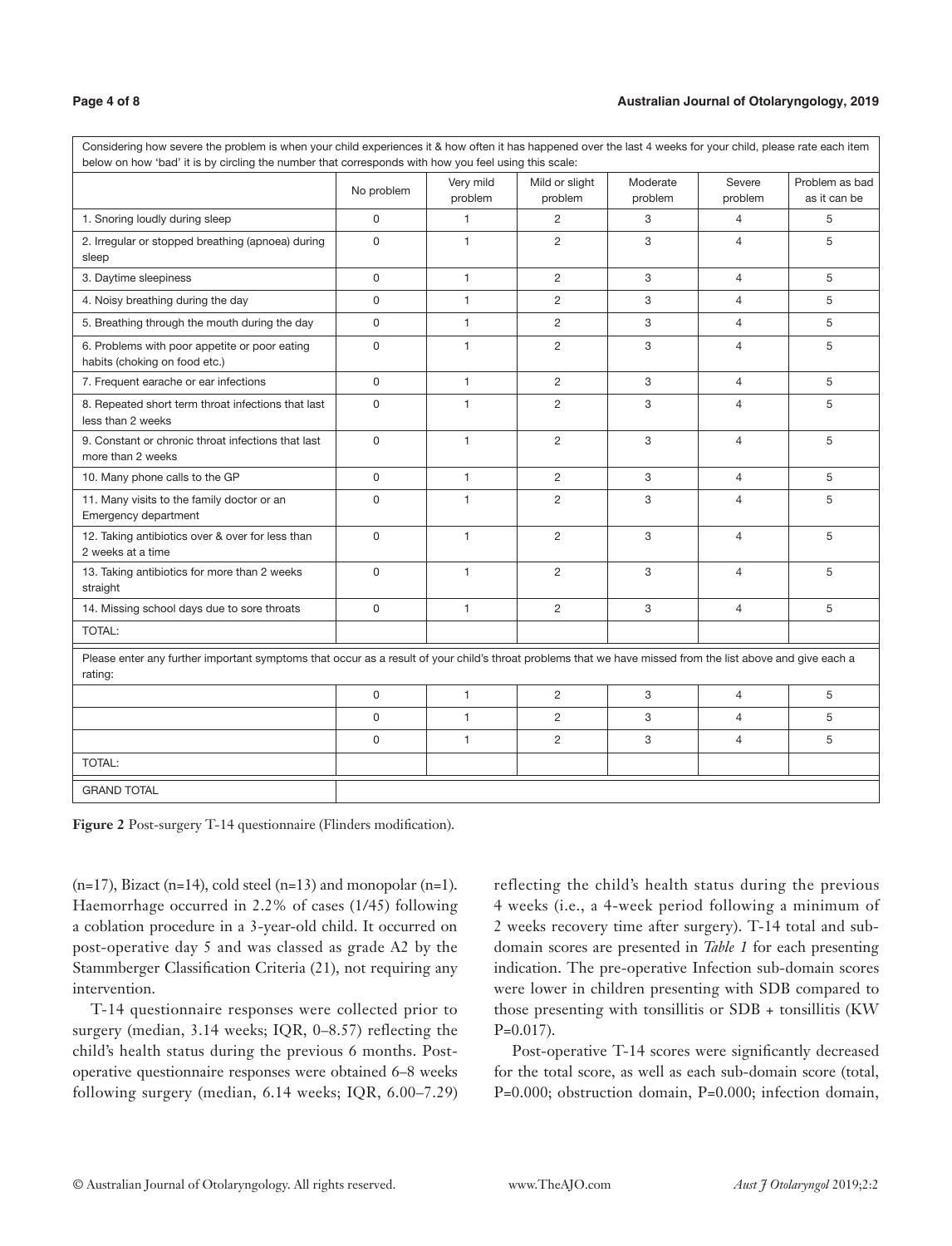#### **Australian Journal of Otolaryngology, 2019 Page 5 of 8**

**Table 1** T-14 sub-domain score distribution by indication for surgery

| T-14 domain        | Time    |              | Presenting indication for surgery |                    |                            |  |  |
|--------------------|---------|--------------|-----------------------------------|--------------------|----------------------------|--|--|
|                    |         | All $(n=45)$ | $SDB(n=22)$                       | Tonsillitis (n=12) | $SDB +$ tonsillitis (n=11) |  |  |
| T-14 total score   | Pre-op  | 23 [13-32]   | 20 [13-31]                        | 29.5 [17-32.5]     | 29 [12-38]                 |  |  |
|                    | Post-op | $3 [0 - 7]$  | $3[1-8]$                          | $1$ [0-4.5]        | $3[1-9]$                   |  |  |
| Obstruction domain | Pre-op  | $12$ [9-16]  | $13$ [11-16]                      | $7.5$ [1.5-12.5]   | 13 [10-19]                 |  |  |
|                    | Post-op | $2 [0 - 5]$  | $2.5$ [1-5]                       | $0$ [0-2.5]        | $3[1-7]$                   |  |  |
| Infection domain   | Pre-op  | $11$ [3-20]  | $3.5$ [2-14]                      | 19 [12-22]         | 14 [6-19]                  |  |  |
|                    | Post-op | $0 [0-2]$    | $0 [0-2]$                         | $0 [0 - 1]$        | $0 [0 - 2]$                |  |  |

Pre-and post-operative T-14 scores, with obstruction and Infection sub-domain scores, presented as median [IQR]. SDB, sleep disordered breathing.



**Figure 3** Pre and post-operative T-14 scores (with sub-domain scores). Scatter plot of pre-operative and post-operative T-14 scores displaying median and IQR (n=45). (A) Total T-14 score; (B) obstruction sub-domain score; (C) infection sub-domain score.



**Figure 4** Paired pre and post-operative T-14 scores demonstrating the parental perceived impact of surgery on child's quality of life. Before and after plot of pre-operative and post-operative T-14 scores (n=45). Parent perceived quality of life did not improve following surgical intervention for two cases due to rhinitis and otitis media.

P=0.000; Related Samples Wilcoxon signed rank test; *Figure 3*). Analysis identified two children whose parental perception of QoL had not improved following surgery (i.e., high post-operative T-14 scores; *Figure 4*). For a 6-yearold that presented with SDB + tonsillitis, post-operatively the parent reported ongoing noisy breathing during the day due to nasal obstruction with allergic symptoms. A 3-month trial of intranasal corticosteroids was instituted with no improvement in symptoms. The child was subsequently scheduled for coblation channeling to their inferior turbinates +/− revision adenoidectomy. For a 2-year-old that also presented for SDB + tonsillitis, an ear infection was identified at the time of post-operative review. Antibiotic treatment was prescribed and upon subsequent follow-up the parent reported improved symptoms, however the T-14 was not repeated.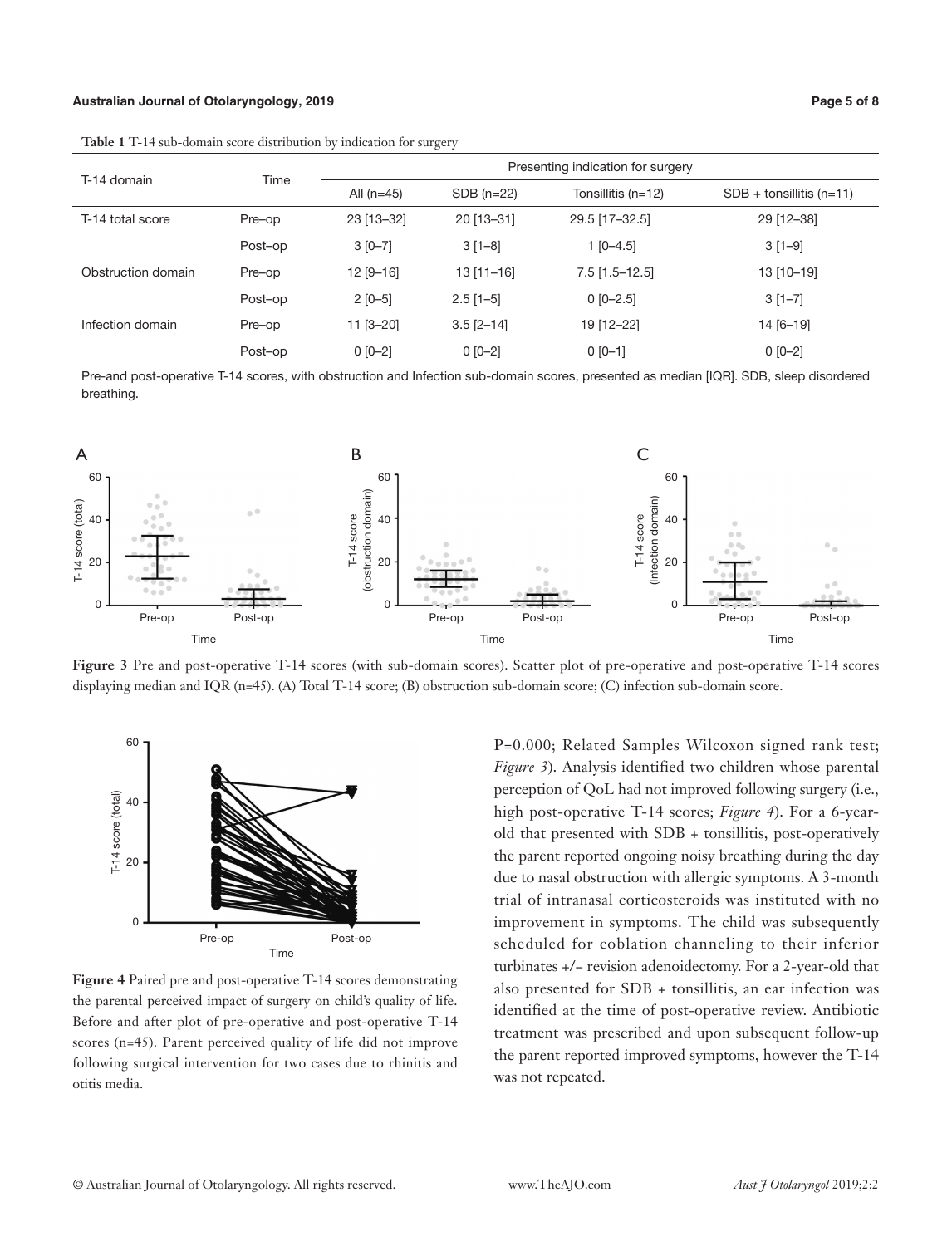# Discussion

# *Key findings*

This study demonstrates the T-14 is applicable in an Australian paediatric population for assessing QoL following tonsillectomy for SDB and/or recurrent tonsillitis. The Australian and UK healthcare system share some similarities within the public domain, with the role of the primary care physician, universal healthcare coverage for hospital treatment and subsidised prescriptions. The T-14 is a valid questionnaire for use in tonsillectomy studies for SDB and recurrent tonsillitis and previous studies have demonstrated the internal consistency, reliability and validity of the T-14 test (14). Our study demonstrates the T-14 is applicable in an Australian paediatric population undergoing tonsillectomy.

Patient reported outcome measures (PROMs) are validated for use in several Otolaryngology conditions such as paediatric tonsillectomy, chronic sinusitis (16) and endoscopic sinus surgery (13), as there is a growing appreciation that delivery of value healthcare requires assessment and measurement of health care outcomes (22). PROMs provide evidence of the effect on patients' health through assessment and measurement of symptoms and QoL. Questionnaires used to assess a paediatric patient's symptoms typically use the parent as a proxy reporter. This study is the first, to our knowledge, demonstrating the symptomatic effectiveness of tonsillectomy with the T-14 in an Australian paediatric population. Parents in this study reported a significant improvement in their child's throat symptoms post-tonsillectomy using the T-14 questionnaire. This was demonstrated in the decreased total score postoperatively regardless of the presenting indication.

Minor alterations to the T-14 were required for Australian context such as modifying question 10, which was phrased as, "Many phone calls to the GP or NHS Direct" in the UK-based T-14. NHS Direct is a nurse hotline in the UK that offers advice to patients who do not necessarily need to call the emergency hotline. There are multiple equivalent services in Australia, such as "Healthdirect Australia" and "13 HEALTH" in Queensland. For clarity to an Australian population this item was simplified to, "Many phone calls to the GP". The difference is subtle, but the proportion of caregivers who utilised phone-based nurse triage services may not have been reflected as a result. These minor changes may have affected the T-14 consistency, but results in this study suggest that the parents using the T-14, despite the minor modifications, consistently report the benefits of tonsillectomy on a child's symptoms.

# *Strengths of the study*

Previous studies in the UK found that tonsillectomy had consistent benefits irrespective of the indication, age, sex or surgical technique (19). The benefit to symptomology was similar with our results, affirming the efficacy of tonsillectomy or adenotonsillectomy in an Australian paediatric population from 1 to 16 years of age. Our results also demonstrated that parents reported an improvement in their child's T-14 scores even if their child had a posttonsillectomy haemorrhage (from a total score of 19 preoperatively to 1 post-operatively in this child).

In the two cases that reported an increase in the postoperative T-14 scores, one was complicated by a postoperative otitis media. This resolved after administration of antibiotics, with subjective reports from the caregiver that the patient's symptoms had improved. The other case reported continuing symptoms of rhinitis. Despite a trial of intranasal corticosteroids, the symptoms persisted and coblation to the inferior turbinate +/− revision adenoidectomy was offered to the parents. The increase in scores in both these cases assisted the ENT surgeon in addressing other underlying symptoms and directed the need for further treatment.

# *Limitations in comparison with other studies*

A drawback of the questionnaires was the use of caregivers as proxy responders, who do not experience the symptoms personally and are therefore at risk of recall bias. The reason for the use of parents is because children undergoing tonsillectomy are usually at an age  $\langle$  <5 years of age) where they lack the insight to rate or score the extent of their symptoms and the effects on their QoL. Given the role of the caregivers in caring for their symptomatic child, it remains a suitable measure of health outcomes in the paediatric population. Konieczny *et al.* conducted a 2-year follow up of a cohort of paediatric patients undergoing tonsillectomy demonstrating that the T-14 scores decreased after surgery and the benefit persisted at 2 years post operatively, thus indicating that parents' perception of their symptoms and QoL was improved with surgery (20). It would appear that adenotonsillectomy or tonsillectomy has persistent long-term benefits on the child's QoL as rated by the parent.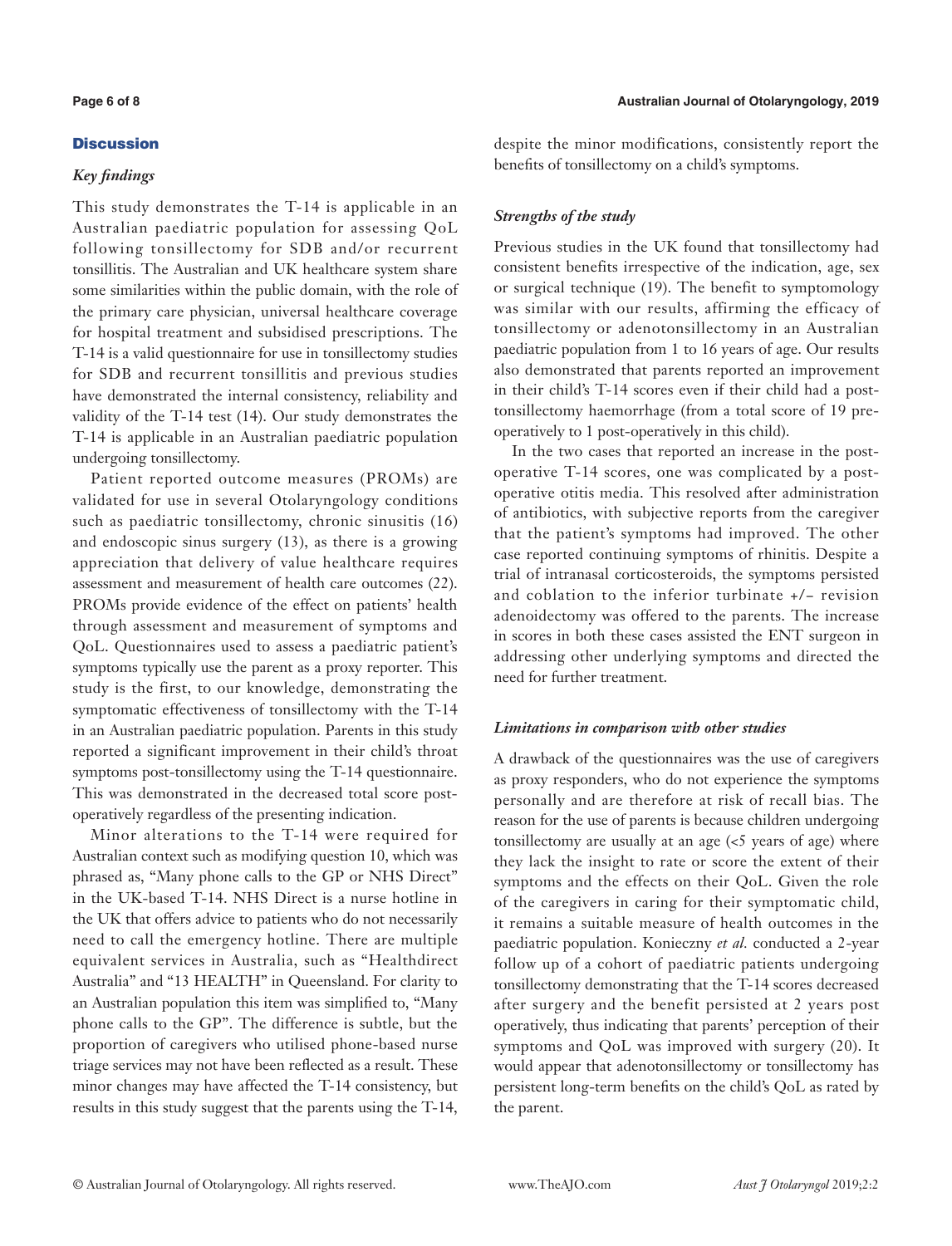### *Clinical applications and future directions of research*

Kao *et al.* identified several generic and disease-specific questionnaires used to assess tonsillectomy parental reported outcome measures (9). Randomised control trials (RCTs) in recent years have conventionally relied on rates of complications such as haemorrhage and pain (21,23) or objective data such as polysomnography (5,24). However, more recent RCTs use parental reported outcome measure for tonsillectomy as a primary outcome measure (25), reflecting their increasing importance in health care. Hence the importance of utilising tools such as the T-14 to assess the effectiveness of tonsillectomy in improving health care for a child's throat disorder.

A further literature search identified only two previous Australian studies primarily utilising parental reported outcome measures in assessing the benefits of tonsillectomy. Harvey *et al.* used a combination of unpublished questionnaires and polysomnography to augment their study on OSA symptoms (26). Wood *et al.* used the Glasgow Children's Benefit Inventory (GCBI) to compare the differences in QoL outcomes of tonsillotomy versus adenotonsillectomy (27). Of these, only the GCBI is a validated, but generic, questionnaire. There has been no disease-specific questionnaire used in any Australian studies to date.

Application of the T-14 in pre- and post-operative settings can assist the surgeon with identifying any ongoing concerns and manage appropriately. Administration of the test is low-cost and its relatively short length of time to complete eases the burden of response. Its simplicity reduces the clinician-patient knowledge gap by highlighting key symptoms to caregivers. Identifying and scoring these symptoms enables clinicians to make decisions augmented by objective data. It also provides longitudinal information about the child's recovery with repeated T-14 testing, however this was not explored in the scope of this study. The evidence provided in this consecutive case series therefore supports the importance of symptom-based questionnaires as a measure for caregiver perception in determining the efficacy of surgery for their child.

### **Conclusions**

Tonsillectomy remains a clinically relevant treatment option for patients who experience SDB and tonsillitis. Our results support the symptomatic benefit of tonsillectomy in improving the QoL in an Australian paediatric population.

Studies utilising parental reported health outcome measures, such as the T-14 Paediatric Throat Disorders Outcome Test, are crucial in supporting contemporary indications for tonsillectomy. We have demonstrated that the T-14 is a robust tool that is simple to administer to parents and can be utilised in a wide range of clinical environments, from public hospital networks to private practices in the Australian paediatric population.

### Acknowledgements

None.

# Footnote

*Conflicts of Interest:* The authors have no conflicts of interest to declare.

*Ethical Statement:* the Southern Adelaide Clinical Human Research Ethics Committee (Project number 123.17).

# **References**

- 1. Baugh RF, Archer SM, Mitchell RB, et al. Clinical practice guideline: tonsillectomy in children. Otolaryngol Head Neck Surg 2011;144:S1-30.
- 2. Patel HH, Straight CE, Lehman EB, et al. Indications for tonsillectomy: a 10 year retrospective review. Int J Pediatr Otorhinolaryngol 2014;78:2151-5.
- 3. Todd CA, Bareiss AK, McCoul ED, et al. Adenotonsillectomy for Obstructive Sleep Apnea and Quality of Life: Systematic Review and Meta-analysis. Otolaryngol Head Neck Surg 2017;157:767-73.
- 4. Burton MJ, Glasziou PP, Chong LY, et al. Tonsillectomy or adenotonsillectomy versus non-surgical treatment for chronic/recurrent acute tonsillitis. Cochrane Database Syst Rev 2014;(11):CD001802.
- 5. Marcus CL, Moore RH, Rosen CL, et al. A randomized trial of adenotonsillectomy for childhood sleep apnea. N Engl J Med 2013;368:2366-76.
- 6. Busino RS, Quraishi HA, Aguila HA, et al. The impact of adenotonsillectomy on asthma in children. Laryngoscope 2010;120 Suppl 4:S221.
- 7. Levin JC, Gagnon L, He X, et al. Improvement in asthma control and inflammation in children undergoing adenotonsillectomy. Pediatr Res 2014;75:403-8.
- 8. Baldassari CM, Mitchell RB, Schubert C, et al. Pediatric obstructive sleep apnea and quality of life: a meta-analysis.